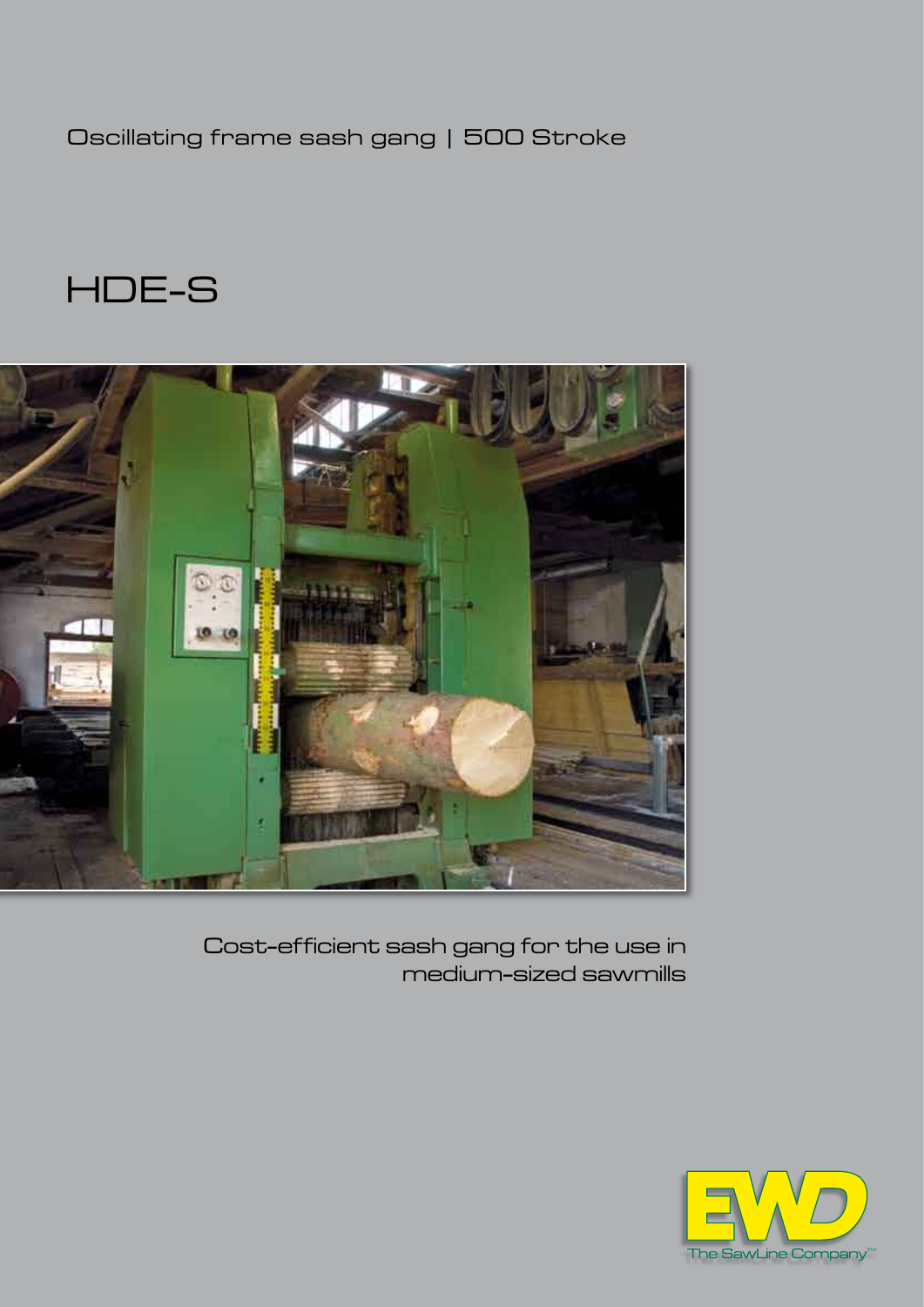

# Cost-efficient sash gang for the use in

medium-sized sawmills

## Technical data and details HDE-S

#### **Hydraulic shifting saw banks**

Optionally the sash gang HDE-S is available with a symmetric hydraulic shifting saw bank system "SV". The adjustment of the saw banks is possible during the normal operation from the operator control panel.

#### **The extra heavy-duty design and the convenient operation**

All EWD-Sash gang saws are characterized by a time proven extra heavy-duty design: A clearly structured machine set-up with easy accessible component groups allows a quite easy care and maintenance of the machine. The flywheel assembly can be changed without dismantling the side frames. Side frames and base plate are made in an advanced, stable and torsion resistant cast iron design, crank pins and fly wheel shaft are made from special steel. All parts, especially the highly stressed connecting rods and frame cross beams are subjected to constant and strict quality controls during the manufacturing process.

#### **The feed drive system**

The sash gang saw is equipped with a hydraulic feed drive with variable speed control over the full feed speed range.

#### **The automatic overhang adjustment**

The overhang of the sash frame is automatically adjusted according to the selected feed speed. Maintenance free spindles and worm gears adjust the overhang plates.

#### **The oscillating frame**

The HDE-S is fitted with an oscillating frame. The combination with the automatic overhang adjustment achieves very advantageous sawing conditions, without rubbing of the saw blades. The ejection of saw dust to the top is eliminated as far as possible and the sawing of large logs is made easier considerably.

#### **The rollers**

The hardened rollers are split and easily changeable. Besides the standard model with 4 feed rollers a model with 8 feed rollers for the sawing of short logs (min. 1 m) or for curve sawing is available.

#### **The main drive**

The sash gang saw is fitted with a fix and idle pulley for the shifting of the drive belt.

#### **The hydraulic system**

The lifting and lowering of the top rollers and the drive of the feed rollers is supplied by hydraulic power. The hydraulic system is composed of standard components, using a module principle. All parts such as electric motors, hydraulic pumps and valves are grouped in a central hydraulic system, separated from the sash gang saw and easily accessible.

The saw dust shaker and the central lubrication system have separate drive systems and can therefore be used even when the machine is not running.

MS = Center split saw x1 : max. 140 mm x2 : min. 40 mm without MS x2 : min. 65 mm with MS x2 : max. 340 mm



#### **The foundation**

The sash gang HDE-S can be placed on the concrete foundation of the models S71 / SS71.

| Model                 |           | HDE-S          | HDE-S/SV | <b>HDE 56</b>  |
|-----------------------|-----------|----------------|----------|----------------|
|                       |           |                |          |                |
| Sash width            | mm        | 700            | 700      | 560            |
| Sash clearance        | mm        | 700            | 700      | 550            |
| Stroke                | mm        | 500            | 500      | 500            |
| Revolutions max.      | 1/min.    | 310            | 300      | 340            |
| Feed speed            | $m/min$ . | $0 - 13$       | $0 - 12$ | $0 - 16$       |
| Feed power            | kW        | $\overline{7}$ | 6,5      | $\overline{7}$ |
| Drive pulley ø        | mm        | 1000           | 1000     | 900            |
| Main drive motor max. | kW        | 75             | 75       | 75             |
| Machine weight        | t         | 8,6            | 9        | 8,5            |

\*with shifting saw banks

### **Additional equipment to complement the sash gang HDE-S**

- Quick clamping log carriages in various designs • Remote controlled log feed system
- Automatic centering and infeed system

• Side board cross cut saws • Outfeed and splitter plates • Balancing unit